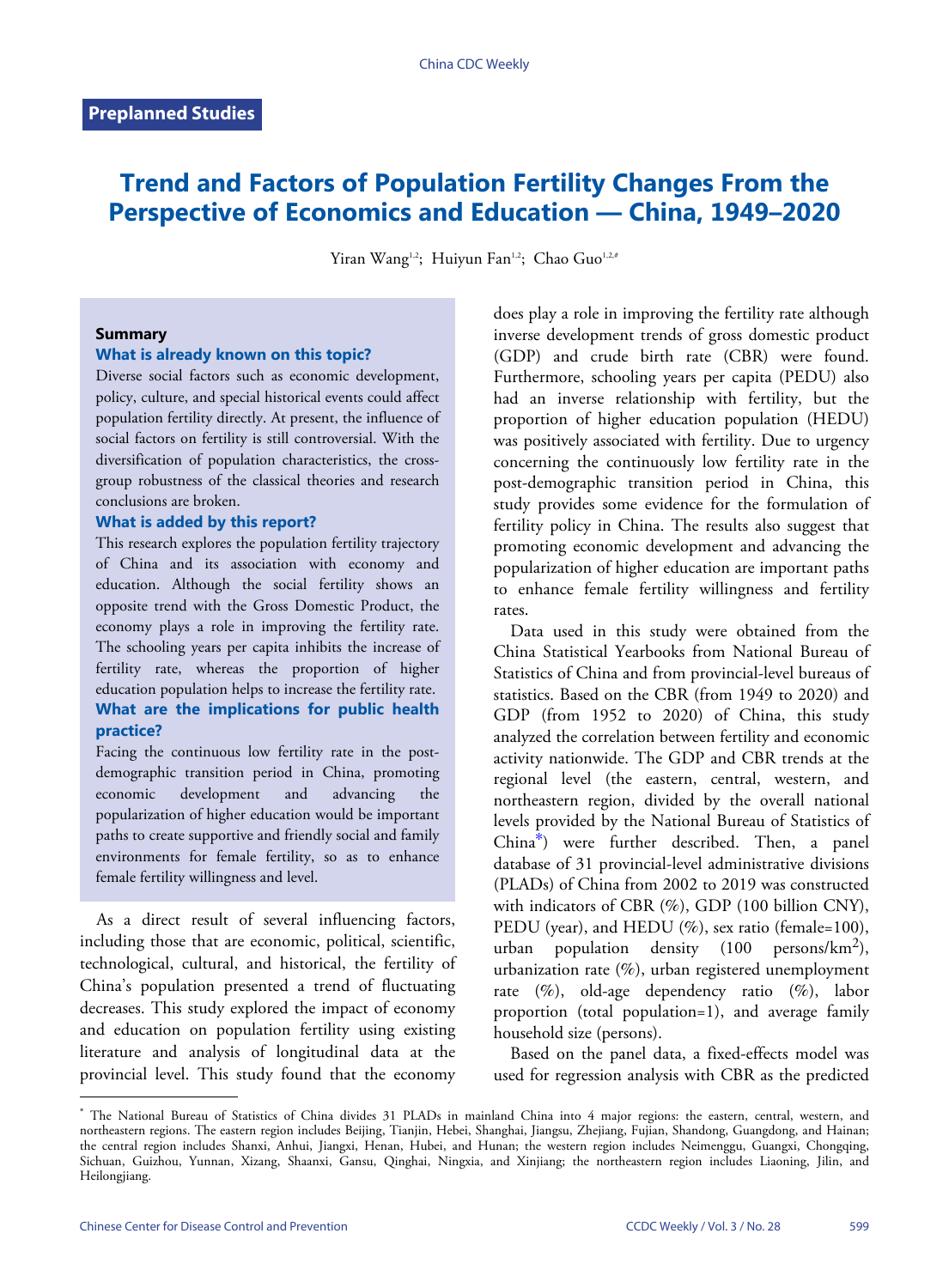variable, GDP, and PEDU and HEDU as explanatory variables, and other indicators mentioned above as control variables. Stata 13.0 (developed by StataCorp LLC, Texas, USA) was used for all the data analysis.

[Figure 1](#page-1-0) presents long-term changes in the economy and fertility. At the national level, Chinese CBR decreased overall from 1949 to 2020, which is inverse to the ove[rall incre](#page-2-0)ase in GDP. From a regional perspective [\(Figure 2\)](#page-2-0), the CBR of the four regions also presented an inverse-economic distribution pattern since 1949. However, the northeastern region displayed a both decreased economic activity and de[creased](#page-2-1) fertility over this time period since 2014.

[Table 1](#page-2-1) shows the results of the association of fertility with economic activity and education from the regression analysis. Based on the fixed-effects model, it was found that after controlling for multiple covariates, a significant positive impact of GDP on CBR was found (coefficient=0.045, *P*<0.001). In addition, we found a negative impact of PEDU on CBR (coefficient=–0.945, *P*<0.001), but a significant positive impact of HEDU on CBR (coefficient=0.085, *P*=0.004). The Hausman test was conducted and the results suggested using the fixed-effects model. The multi-collinearity of the 10 variables in the regression

was also tested and found that the variance inflation factors of them were all less than 10([Supplementary](Supplementary Table S1) [Table S1](Supplementary Table S1), available in [http://weekly.chinacdc.cn/\)](http://weekly.chinacdc.cn/), meaning that there was no multi-collinearity among the variables in the model.

### **DISCUSSION**

This study provided evidence of declining fertility rates to be correlated to increased economic activity in China, which was consistent with common trends between a country's economy and population fertility over a long period of time. However, the northeastern region had both low fertility and low economic activity since 2014, which may be due to comprehensive and systemic issues such as regional economic systems, industrial structures, and social policies that led to population loss and decreased fertility willingness, etc. (*[1](#page-4-0)*). Western demographic transition theory often described a close connection between population size and means of subsistence (*[2](#page-4-1)*), and there were no limitations on population fertility in an era of extremely low productivity. However, with continuous development of productivity, the economy begins to affect fertility by acting on intermediary variables such

<span id="page-1-0"></span>

FIGURE 1. Changes of CBR of China (1949–2020) and GDP of China (1952–2020). Source: the National Bureau of Statistics of China. Abbreviations: CBR=crude birth rate, GDP=gross domestic product.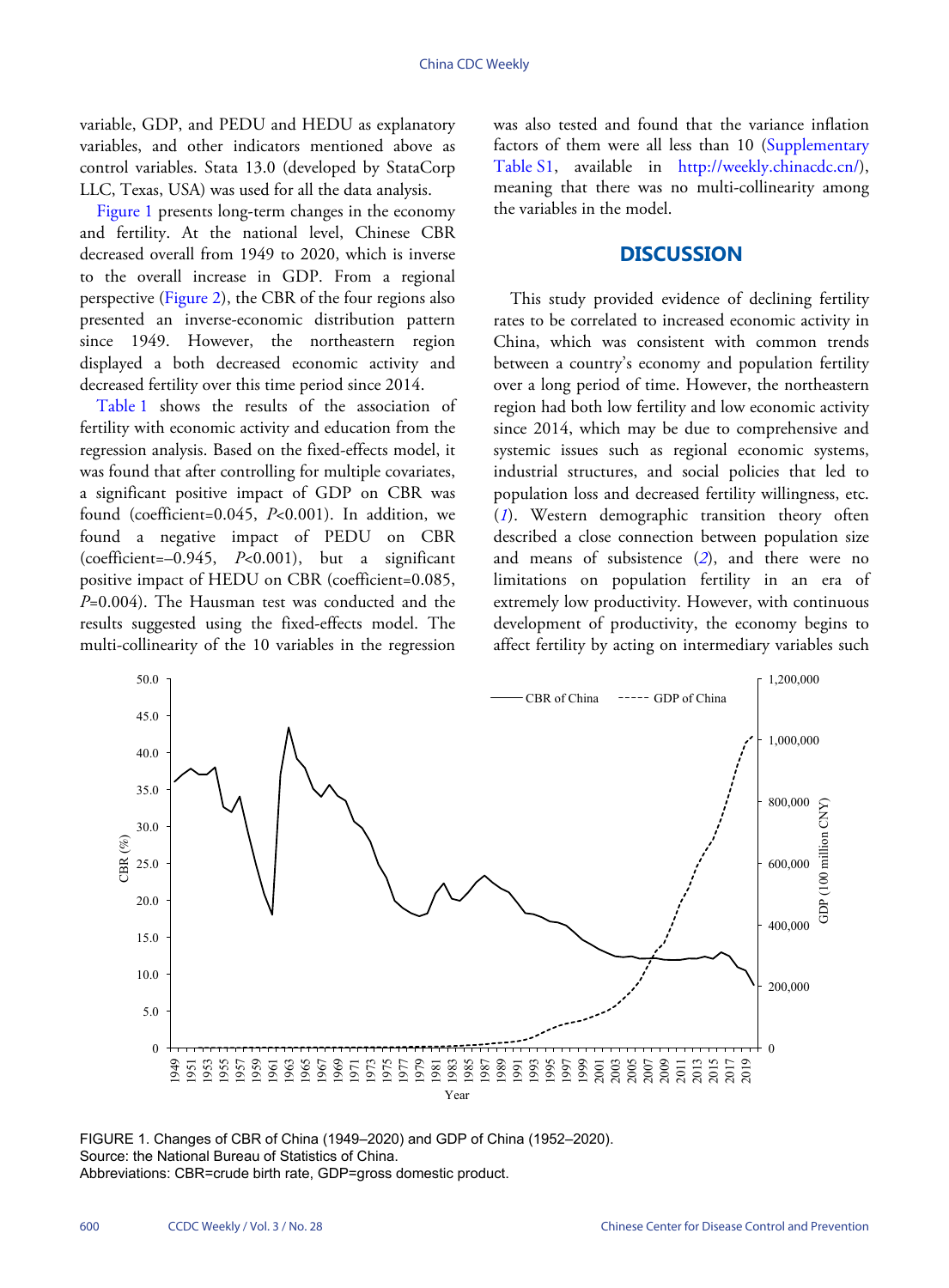<span id="page-2-0"></span>

FIGURE 2. Changes of CBR of 4 regions in China (1949–2019) and GDP of 4 regions in China (1952–2020). Source: the National Bureau of Statistics of China. Abbreviations: CBR=crude birth rate, GDP=gross domestic product.

<span id="page-2-1"></span>TABLE 1. The association between economy and education with CBR: results of fixed-effects model (n=533) in China, 2002–2019.

| <b>Variables</b>                   | Coef     | Std. Err | t       | P       | 95% CI               |
|------------------------------------|----------|----------|---------|---------|----------------------|
| GDP                                | 0.045    | 0.006    | 6.94    | < 0.001 | 0.032 to 0.057       |
| PEDU                               | $-0.945$ | 0.253    | $-3.74$ | < 0.001 | $-1.442$ to $-0.449$ |
| HEDU                               | 0.085    | 0.029    | 2.91    | 0.004   | 0.027 to 0.142       |
| Sex ratio                          | $-0.037$ | 0.015    | $-2.49$ | 0.013   | $-0.066$ to $-0.008$ |
| Old-age dependency ratio           | $-0.083$ | 0.030    | $-2.81$ | 0.005   | $-0.141$ to $-0.025$ |
| Labor proportion                   | 0.387    | 3.411    | 0.11    | 0.910   | $-6.315$ to $7.089$  |
| Average household size             | 0.795    | 0.310    | 2.56    | 0.011   | 0.185 to 1.405       |
| Urban population density           | $-0.013$ | 0.006    | $-2.32$ | 0.021   | $-0.024$ to $-0.002$ |
| Urbanization rate                  | 0.016    | 0.013    | 1.26    | 0.207   | $-0.009$ to 0.042    |
| Urban registered Unemployment rate | 0.175    | 0.124    | 1.41    | 0.160   | $-0.069$ to 0.419    |

Abbreviations: PLADs=provincial-level administrative divisions, CBR=crude birth rate, GDP=gross domestic product, PEDU=schooling years per capita, HEDU=proportion of higher education population, Coef=regression coefficient, Std. Err=standard error, CI=confidence interval.

as through marriage rates, education, medical and health services, etc. (*[2](#page-4-1)*).

Notably, it is found that the economy does play a role in improving the fertility rate after multiple covariates was adjusted. GDP is a macroeconomic indicator, and there are multiple ways in which it may affect the population fertility. Possible reasons for the positive association between the two could include the following: 1) economic development improves the ability of couples of childbearing age to raise children and provides more security for more children; 2) economic development generally improves education, which may strengthen gender equality and better distribute the child-raising responsibility across husbands and wives to enhance incentives for women to have children; and 3) there is "CBR offset" among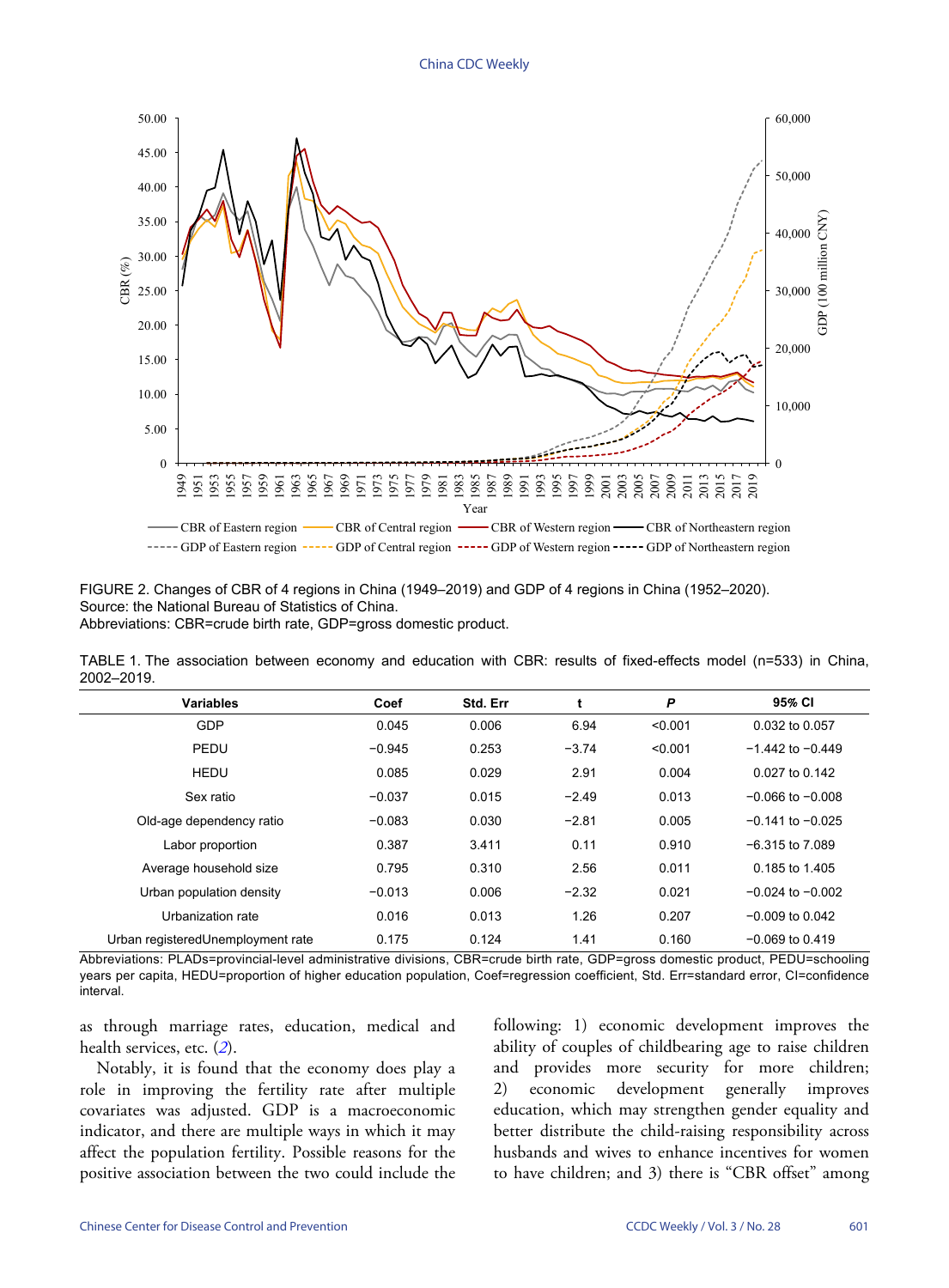regions, which means the compensations and balances between different fertility rates of different regions. For example, the urban-rural divide in China affects fertility as urban economic development stimulates the increase of fertility rate, but rural economic development reduces it (*[3](#page-4-2)*).

In terms of the impact of education on fertility, we found that the PEDU inhibited the increase of CBR but that HEDU helped to improve the CBR. It is generally believed that the increase in education level for women has largely contributed to the decline in fertility (*[4](#page-4-3)*–*[5](#page-4-4)*). Education has tended to be correlated with reduced fertility since early in the 20th century when this phenomenon was first observed (*[6](#page-4-5)*). Theories about fertility costs and benefits help explain this suppression mechanism, that is, as the education level of couples of childbearing age increases, the number of children tends to be reduced as the resources available to each child increases (*[1](#page-4-0)*). However, after subdividing according to the population characteristics, the conclusions show differences. Couples with the highest and the lowest education levels tended to be more willing to have children (*[7](#page-4-6)*).

Compared with the aforementioned individual research perspective, this study found the negative effects of the schooling years per capita on the fertility rate and a positive effect of the popularization rate of higher education on the fertility rate for the overall population. This suggested that overall education level of the population had a segmented effect on the fertility rate. Theoretical explanations and research conclusions from the individual perspective above provide inspiration for this study to explore the impact mechanisms of education on fertility from a macro perspective. Generally speaking, an increase in the education level of the group is correlated by an improvement of the economy, accompanied by increased market competition and crowded development channels. Compared with social development stages when a population is at lower education levels, this kind of competitive development environment has increased the opportunity cost of childbirth as well as childbirth pressure, leading to declines in women's fertility willingness. However, this phenomenon of "educational fertility suppression" began to disappear with further increases of the education level of the population. This may be attributed to popularization of higher education which represents further development of the economy and society as well as increasingly abundant resources. Under these conditions of societal development, higher education groups take the lead in breaking through restraints of limited resources. They are more likely to have equitable husband and wife relationships (*[8](#page-4-7)*), abundant income, and diversified social security resources. These guarantee mechanisms provide women of childbearing age with more reproductive security as the costs and risks of childbirth are diminished. Further promoting the popularization of higher education and raising the overall education level of the population is a policy direction for improving the population fertility level.

At present, China is facing sustained decreases in fertility. The fertility regulation policy has evolved from "double-single two-child policy" (where couples may have a second child if both parents were the only children to their parents) to the universal "three-child" in just 10 years. This shows the government's determination in increasing the population fertility level. Handling the relationship between population fertility and social factors is essential for scientifically formulating fertility strategies and optimizing the population structure in China. Low fertility is an important cause of population aging in China, which may incur a heavy disease burden of large-scale noncommunicable diseases, injuries, and disabilities that may cause tremendous pressure on population health protection systems. Therefore, grasping the relationship between multiple social factors and population fertility and implementing long-term strategies of optimizing population age distributions are important tasks for the construction of population health protection systems in China.

The study was subject to some limitations. First, the influencing factors of fertility rate are complex and uncertain, so confounding factors in this exploratory study need to be examined further. Second, the sample size of this study is relatively small due to the use of provincial-level data even after the time scale of the study was expanded to the limits of the data. We suggest that future studies expand to using county-level data to verify the results of this study.

Nevertheless, based on the current research results, in the face of continued low fertility in the postdemographic transition period in China, promoting economic development and advancing the popularization of higher education are important paths to create supportive and friendly social and family environments to improve willingness and overall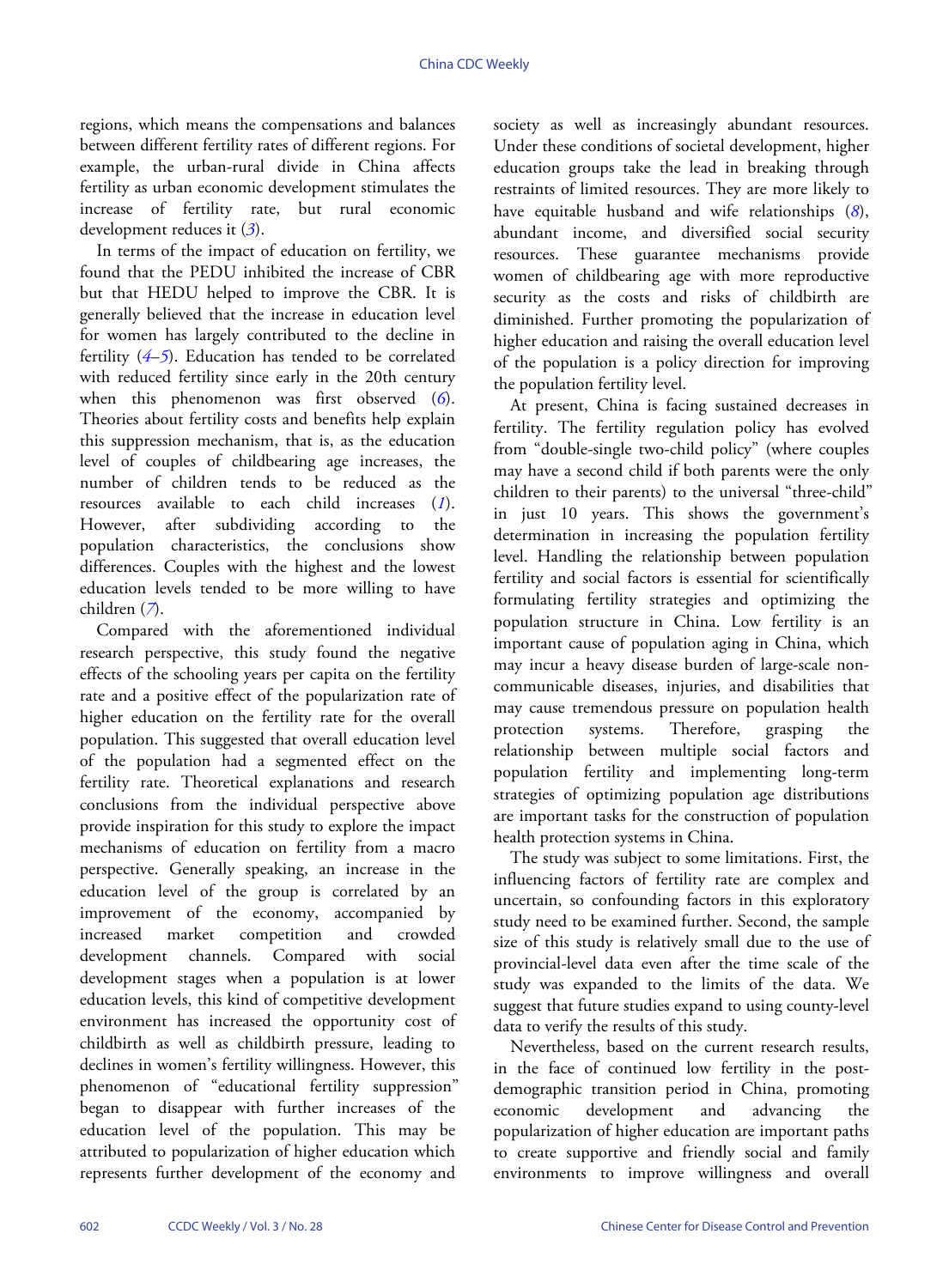fertility.

Funding: The Scientific Research Foundation of Peking University (No.7100603492 and No.7100 901906).

doi: [10.46234/ccdcw2021.159](https://doi.org/10.46234/ccdcw2021.159)

# Corresponding author: Chao Guo, chaoguo@pku.edu.cn.

<sup>1</sup> Institute of Population Research, Peking University, Beijing, China; <sup>2</sup> APEC Health Science Academy (HeSAY), Peking University, Beijing, China.

Submitted: June 12, 2021; Accepted: June 28, 2021

## **REFERENCES**

- <span id="page-4-0"></span>National Health Commission of the People's Republic of China replied 1. to solve the problem of population decline in Northeastern region in China. [http://henan.china.com.cn/tech/2021-02/19/content\\_41471693.](http://henan.china.com.cn/tech/2021-02/19/content_41471693.htm) [htm.](http://henan.china.com.cn/tech/2021-02/19/content_41471693.htm) [2021-7-6]. (In Chinese).
- <span id="page-4-1"></span>2. Li JN. Modern western population theory. Shanghai: Fudan University

<span id="page-4-2"></span>Press. 2004. (In Chinese).

- 3. Peng HR, Meng X. China's decline of birth rate and economic development. Stat Res 2014;31(9):44-50. [https://d.wanfangdata.com.](https://d.wanfangdata.com.cn/periodical/ChlQZXJpb2RpY2FsQ0hJTmV3UzIwMjEwNjE2EhB0b25nanlqMjAxNDA5MDA3GghvMjdmcHJreg%3D%3D) [cn/periodical/ChlQZXJpb2RpY2FsQ0hJTmV3UzIwMjEwNjE2EhB0b](https://d.wanfangdata.com.cn/periodical/ChlQZXJpb2RpY2FsQ0hJTmV3UzIwMjEwNjE2EhB0b25nanlqMjAxNDA5MDA3GghvMjdmcHJreg%3D%3D) [25nanlqMjAxNDA5MDA3GghvMjdmcHJreg](https://d.wanfangdata.com.cn/periodical/ChlQZXJpb2RpY2FsQ0hJTmV3UzIwMjEwNjE2EhB0b25nanlqMjAxNDA5MDA3GghvMjdmcHJreg%3D%3D)%[3D](https://d.wanfangdata.com.cn/periodical/ChlQZXJpb2RpY2FsQ0hJTmV3UzIwMjEwNjE2EhB0b25nanlqMjAxNDA5MDA3GghvMjdmcHJreg%3D%3D)%[3D](https://d.wanfangdata.com.cn/periodical/ChlQZXJpb2RpY2FsQ0hJTmV3UzIwMjEwNjE2EhB0b25nanlqMjAxNDA5MDA3GghvMjdmcHJreg%3D%3D). (In Chinese).
- <span id="page-4-3"></span>4. [Rindfuss RR, Morgan SP, Offutt K. Educati](https://d.wanfangdata.com.cn/periodical/ChlQZXJpb2RpY2FsQ0hJTmV3UzIwMjEwNjE2EhB0b25nanlqMjAxNDA5MDA3GghvMjdmcHJreg%3D%3D)o[n an](https://d.wanfangdata.com.cn/periodical/ChlQZXJpb2RpY2FsQ0hJTmV3UzIwMjEwNjE2EhB0b25nanlqMjAxNDA5MDA3GghvMjdmcHJreg%3D%3D)d [the](https://d.wanfangdata.com.cn/periodical/ChlQZXJpb2RpY2FsQ0hJTmV3UzIwMjEwNjE2EhB0b25nanlqMjAxNDA5MDA3GghvMjdmcHJreg%3D%3D) changing age pattern of American fertility: 1963-1989. Demography 1996;33(3):277- 90. <https://link.springer.com/article/10.2307/2061761>.
- <span id="page-4-4"></span>5. Do[rvlo ASS, Bakheit CS, Al-Riyami A, Morsi M, Al-A](https://link.springer.com/article/10.2307/2061761)dawi S. A study of fertility patterns of ever married women in Oman. Sultan Qaboos Univ Med J 2006;6(2):33-40. [https://www.ncbi.nlm.nih.gov/pmc/articles/](https://www.ncbi.nlm.nih.gov/pmc/articles/PMC3074913/) [PMC3074913/](https://www.ncbi.nlm.nih.gov/pmc/articles/PMC3074913/).
- <span id="page-4-5"></span>6. Ski[rbekk V. Fertility trends by social status. Demogr Res 20](https://www.demographic-research.org/volumes/vol18/5/)08;18:145-80. <https://www.demographic-research.org/volumes/vol18/5/>.
- <span id="page-4-6"></span>Zhao MH. Fertility intentions for a second child in China: female 7. educati[onal attainment and assortative marriage. Popul J 2019;41\(3\): 16-](https://kns.cnki.net/KCMS/detail/detail.aspx?dbcode=CJFQ&dbname=CJFDLAST2019&filename=RKXK201903002&v=Mjc3NjhZT1pvRnl6bFU3dk9OeWJUWmJHNEg5ak1ySTlGWm9SOGVYMUx1eFlTN0RoMVQzcVRyV00xRnJDVVI3dWY=) 27. [https://kns.cnki.net/KCMS/detail/detail.aspx?dbcode=CJFQ&db](https://kns.cnki.net/KCMS/detail/detail.aspx?dbcode=CJFQ&dbname=CJFDLAST2019&filename=RKXK201903002&v=Mjc3NjhZT1pvRnl6bFU3dk9OeWJUWmJHNEg5ak1ySTlGWm9SOGVYMUx1eFlTN0RoMVQzcVRyV00xRnJDVVI3dWY=) [name=CJFDLAST2019&filename=RKXK201903002&v=Mjc3NjhZT1](https://kns.cnki.net/KCMS/detail/detail.aspx?dbcode=CJFQ&dbname=CJFDLAST2019&filename=RKXK201903002&v=Mjc3NjhZT1pvRnl6bFU3dk9OeWJUWmJHNEg5ak1ySTlGWm9SOGVYMUx1eFlTN0RoMVQzcVRyV00xRnJDVVI3dWY=) [pvRnl6bFU3dk9OeWJUWmJHNEg5ak1ySTlGWm9SOGVYMUx1eFl](https://kns.cnki.net/KCMS/detail/detail.aspx?dbcode=CJFQ&dbname=CJFDLAST2019&filename=RKXK201903002&v=Mjc3NjhZT1pvRnl6bFU3dk9OeWJUWmJHNEg5ak1ySTlGWm9SOGVYMUx1eFlTN0RoMVQzcVRyV00xRnJDVVI3dWY=) [TN0RoMVQzcVRyV00xRnJDVVI3dWY=.](https://kns.cnki.net/KCMS/detail/detail.aspx?dbcode=CJFQ&dbname=CJFDLAST2019&filename=RKXK201903002&v=Mjc3NjhZT1pvRnl6bFU3dk9OeWJUWmJHNEg5ak1ySTlGWm9SOGVYMUx1eFlTN0RoMVQzcVRyV00xRnJDVVI3dWY=) (In Chinese).
- <span id="page-4-7"></span>8. [Cherlin](https://doi.org/10.1111/j.1728-4457.2016.00111.x) AJ. A happy ending to [a half-century of family change?](https://doi.org/10.1111/j.1728-4457.2016.00111.x) [Popul](https://doi.org/10.1111/j.1728-4457.2016.00111.x) [Dev Rev](https://doi.org/10.1111/j.1728-4457.2016.00111.x) 2016;42(1):121 − 9. [http://dx.doi.org/10.1111/j.1728-4457.](https://doi.org/10.1111/j.1728-4457.2016.00111.x) [2016.00111.x](https://doi.org/10.1111/j.1728-4457.2016.00111.x).